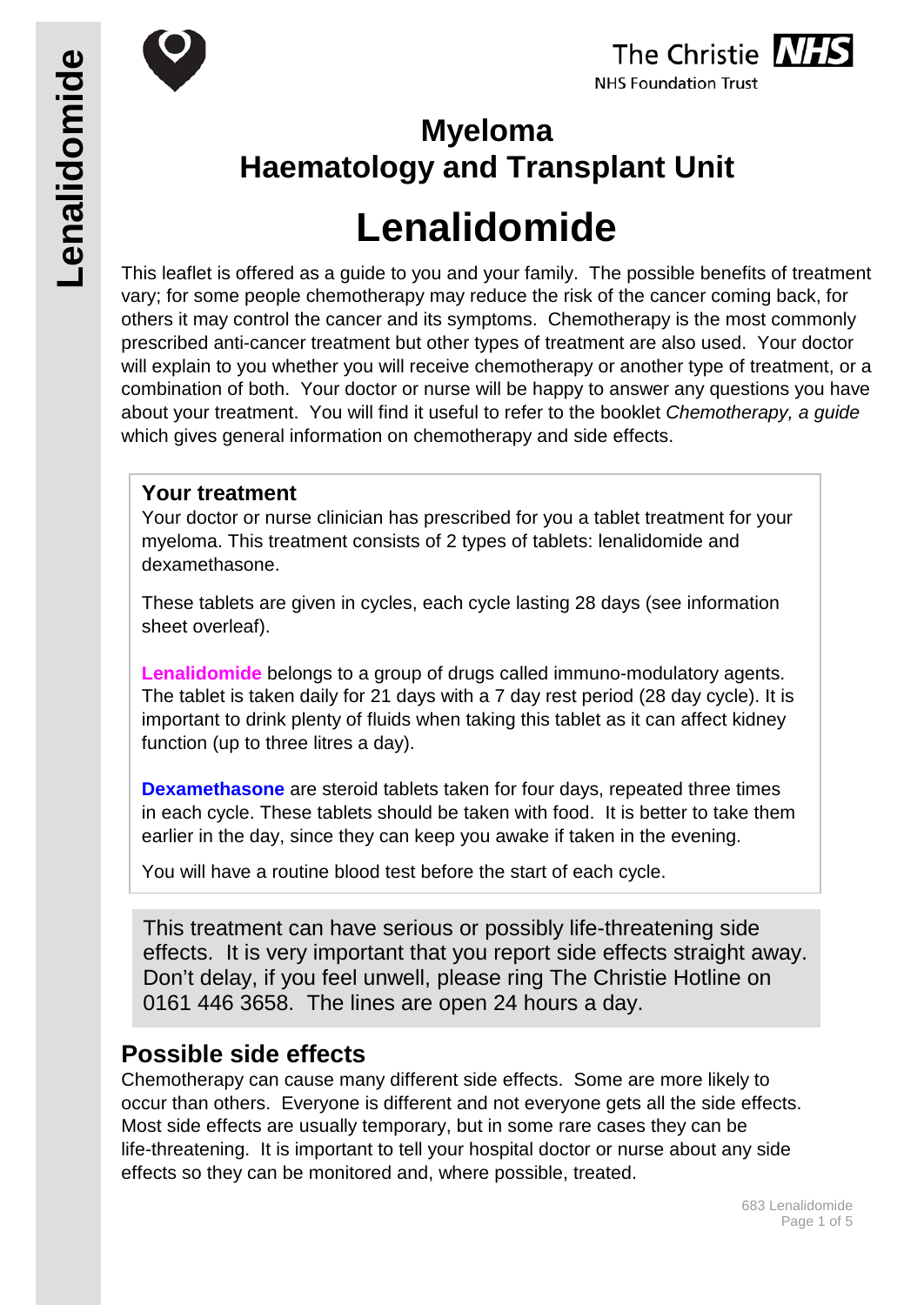#### **Common side effects (more than 1 in 10)**

#### • **Increased risk of serious infection**

You are vulnerable to infection while you are having chemotherapy. Minor infections can become life-threatening in a matter of hours if left untreated. Symptoms of infection include fever, shivering, sweats, sore throat, diarrhoea, discomfort when you pass urine, cough or breathlessness. We recommend that you use a digital thermometer so you can check your temperature. You can buy one from your local chemist.

#### **If your temperature is 37.5ºC or above or below 36ºC or you have symptoms of an infection, contact The Christie Hotline straight away**.

#### • **Anaemia (low number of red blood cells**)

While having this treatment you may become anaemic. This may make you feel tired and breathless. Let your doctor or nurse know if these symptoms are a problem. You may need a blood transfusion.

#### • **Bruising or bleeding**

This treatment can reduce the production of platelets which help the blood clot. Let your doctor know if you have any unexplained bruising or bleeding, such as nosebleeds, bloodspots or rashes on the skin, and bleeding gums. You may need a platelet transfusion.

#### • **Blood clots/ thrombosis**

This treatment can increase the risk of deep vein thrombosis (DVT) and pulmonary embolism (PE). You are likely to be prescribed an anti-clotting agent such as aspirin or Dalteparin (fragmin) injection to prevent blood clots from forming. Please report immediately to your doctor or nurse if you develop a red and swollen leg or sudden onset of shortness of breath.

#### • **Peripheral neuropathy (tingling & numbness in toes or fingers)**

Lenalidomide can cause nerve damage. This causes numbness or pins and needles in your fingers or toes, and muscle cramps and weakness in the legs. *It is important to tell us if this happens* as the dose of lenalidomide may have to be reduced or stopped. This is usually mild or temporary, but can last for some time. However, it can become permanent, so please report these symptoms promptly to the myeloma nurse specialist or your doctor.

#### • **Steroid side effects**

Take the **dexamethasone tablets** with food as they may cause indigestion. The tablets may also increase your appetite. It is better to take them earlier in the day, for example with breakfast and lunch, since they can make you feel more alert and prevent sleep.

Dexamethasone tablets can alter your mood causing you to feel low, irritable or agitated. Please tell your doctor or nurse if this is a problem.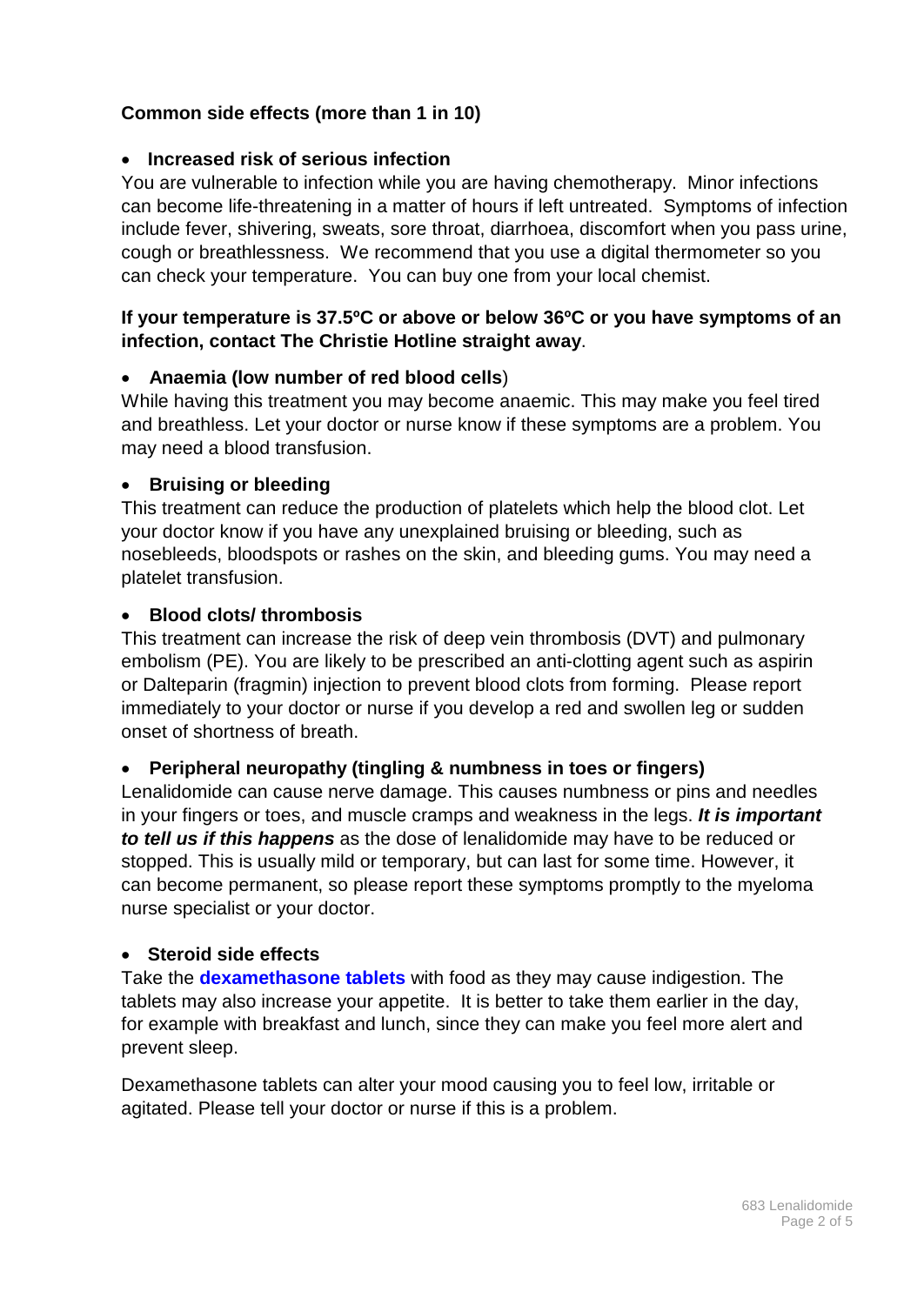• **Blood sugar -** Dexamethasone can cause your blood sugar to rise. If you are diabetic then you may need to increase the dose of any diabetic medication you take (insulin or tablets). You should discuss this with your doctor before starting the treatment. Dexamethasone can also induce diabetes in people not known to have this disease. This is normally reversible although you may need to take some diabetic medication while you are having treatment.

#### **Uncommon side effects (less than 1 in 10)**

#### • **Gastrointestinal disturbance**

This treatment can cause constipation, diarrhoea, nausea, an increase or decrease in weight. Please report this to your nurse or doctor if you have any of these symptoms. You may be given medication to help with any of these side effects.

#### **Serious and potentially life threatening side effects**

In a small proportion of patients chemotherapy can result in very severe side effects which may rarely result in death. The team caring for you will discuss the risk of these side effects with you.

## **Sex, contraception & fertility**

- $\mathbb{A}$ • Lenalidomide is a known teratogen that may cause severe life-threatening birth defects.
	- To ensure that an unborn baby is not exposed to Lenalidomide, your doctor will complete an Authorisation Form with each prescription. The form documents that you have given consent for Lenalidomide treatment and have been told about the risks to an unborn baby and the precautions you must take.

## **Late side effects**

Some side effects may become evident only after a number of years. In reaching any decision with you about treatment, the potential benefit you receive from treatment will be weighed against the risks of serious long term side effects to the heart, lungs, kidneys and bone marrow. With some drugs there is also a small but definite risk of developing another cancer. If any of these problems specifically applies to you, the doctor will discuss these with you and note this on your consent form.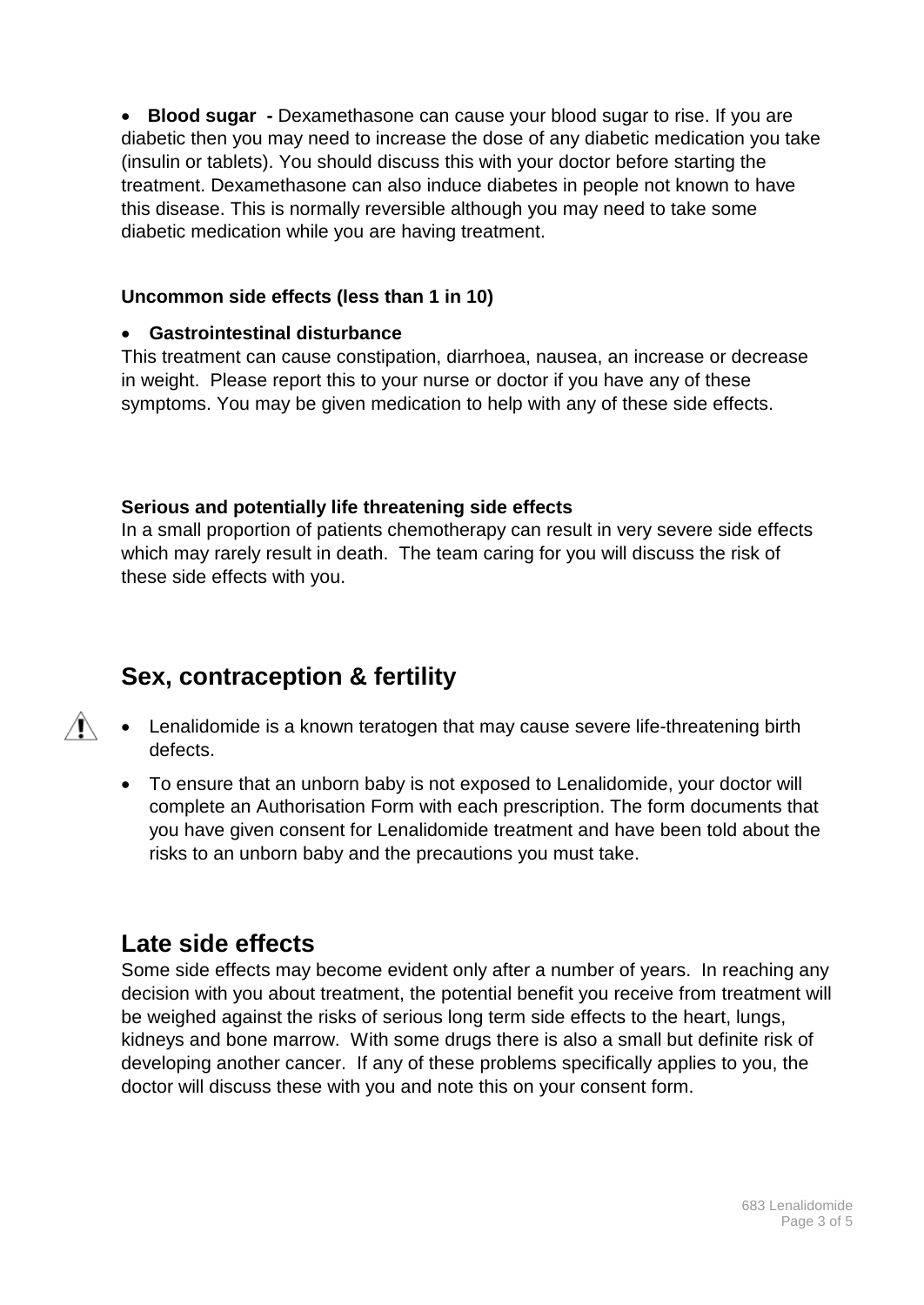### **Contacts**

If you have any general questions or concerns about your treatment, please contact the myeloma nurse specialist or the Haematology and Transplant Unit.

| • Myeloma nurse specialist        | 0161 446 8167 |
|-----------------------------------|---------------|
| • Haematology and Transplant Unit | 0161 446 3925 |
| • General enquiries               | 0161 446 3000 |

For urgent advice ring The Christie Hotline on 0161 446 3658 (24 hours)



**The Christie Patient Information Service July 2014 CHR/CT/683/23.06.09 Version 3 Review date: July 2017** Details of the sources used are available, please contact [Patient.Information@christie.nhs.uk](mailto:Patient.Information@christie.nhs.uk)